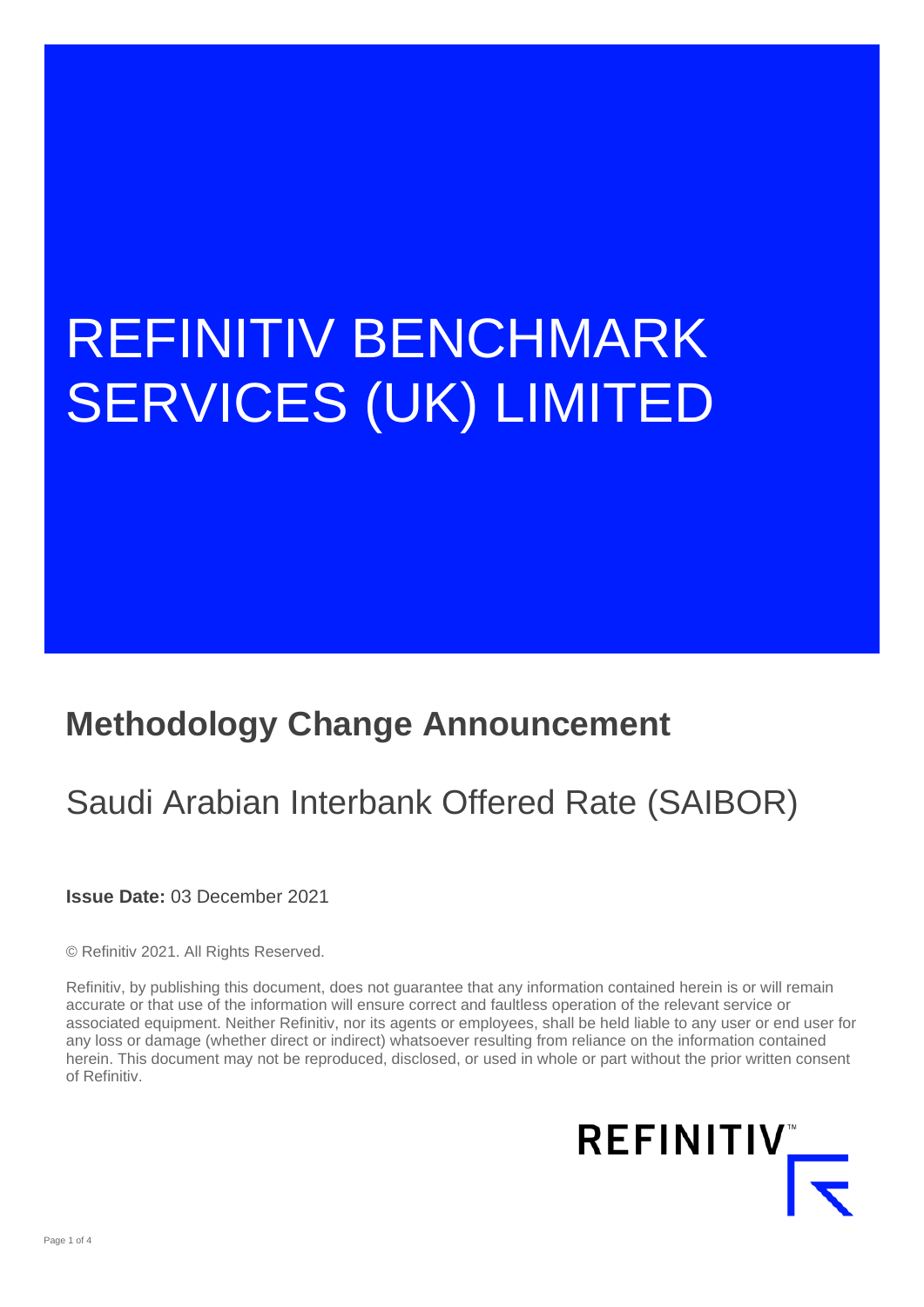#### 1. Introduction

The Saudi Arabian Interbank Offered Rate ("SAIBOR" or the "Benchmark") is a daily benchmark reference rate for unsecured interbank deposits in Saudi Riyals.

SAIBOR is administered by Refinitiv Benchmark Services (UK) Limited ("RBSL") in accordance with the UK Benchmarks Regulation<sup>1</sup> ("BMR") and is also compatible with the IOSCO Principles for Financial Benchmarks. RBSL is incorporated in England and Wales with company number 08541574 and is a wholly owned subsidiary of Refinitiv Limited ("RL"), itself a wholly owned subsidiary within the London Stock Exchange Group. As Administrator, RBSL is responsible for collecting input data, determining and publishing the Benchmark and for the compliance and integrity of the Benchmark. RBSL is authorized and regulated in the UK by the Financial Conduct Authority ("FCA"), FCA Reference Number 610678.

The Saudi Riyal interbank deposit market together with users of SAIBOR as a reference in financial products are located primarily within the Kingdom of Saudi Arabia. For the purposes of BMR which makes reference to usage of SAIBOR in financial products within the United Kingdom only, SAIBOR is assessed as being a non-significant benchmark.

On 15 November, RBSL published a consultation<sup>2</sup> regarding proposed changes to the methodology of SAIBOR ("Enhanced Methodology"). The consultation ran until 29 November 2021. RBSL has received no feedback expressing any concerns regarding the proposed changes.

**Consequently, RBSL will now proceed with the proposed changes with a gradual transition to the Enhanced Methodology starting on 2 January 2022 and extending over around twelve weeks.**

#### 2. SAIBOR Methodology Changes

The Enhanced Methodology developed for SAIBOR introduces a waterfall to be used by the existing panel of contributor banks when making submissions to RBSL for the determination of SAIBOR. The waterfall comprises three levels as described below.

Level one of the Enhanced Methodology uses volume weighted average prices from eligible wholesale funding transactions from counterparties including banks, central banks, government related entities, nonbank financial institutions, corporates and, subject to a minimum threshold, retail clients.

<sup>1</sup> Following the UK's withdrawal from the EU and the end of the transition period, the BMR has been onshored and brought into UK law (UK BMR). The UK BMR is [The Benchmarks \(Amendment and Transitional Provision\) \(EU Exit\) Regulations 2019.](https://www.legislation.gov.uk/uksi/2019/657/made) <sup>2</sup> [www.refinitiv.com/content/dam/marketing/en\\_us/documents/methodology/saibor-methodology-consultation.pdf](http://www.refinitiv.com/content/dam/marketing/en_us/documents/methodology/saibor-methodology-consultation.pdf)

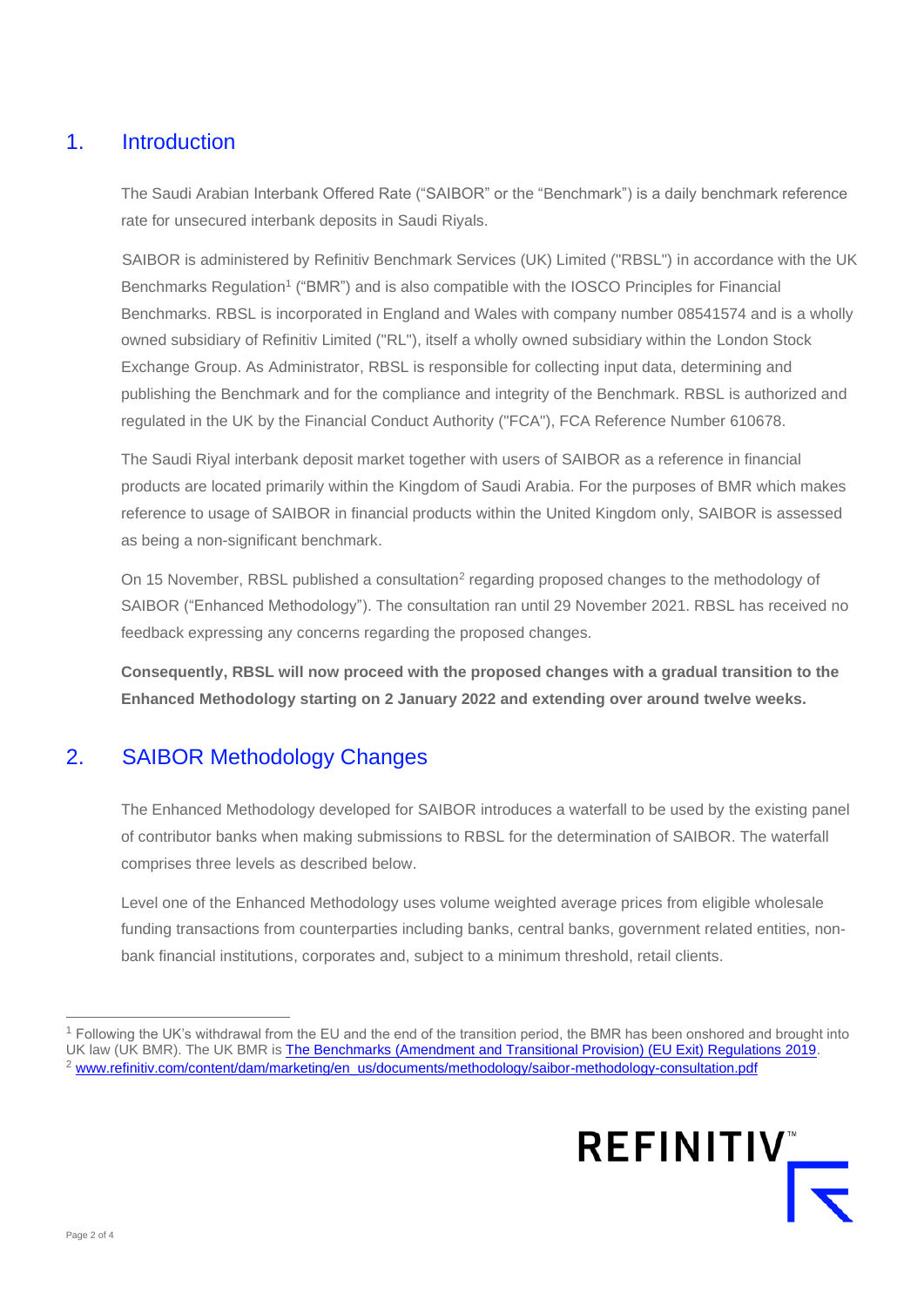Level two of the Enhanced Methodology uses volume weighted average prices from eligible repo transactions (excluding repo transactions with SAMA) in which the collateral may be any type of Saudi Riyal fixed income security and the same range of eligible counterparties as Level 1 applies. Contributor banks shall use expert judgment to apply a spread to such repo transactions to reflect the difference in the rate of secured repo transactions and the unsecured nature of SAIBOR.

Level three of the Enhanced Methodology requires the use of expert judgment by the individual contributor bank or banks subject to submission procedures developed by each contributor bank and where such submission procedures are subject to an appropriate level of internal governance and oversight.

As SAIBOR is representative of the offered side of the market but transactions involving a wide range of counterparties are typically representative of the bid side of the market, contributor banks will add a spread percentage of 16% to the transacted rates derived from levels one and two of the waterfall before making a SAIBOR submission. (Level 3 submissions will use expert judgment of the rate of unsecured eligible transactions had any occurred and will include the 16% spread percentage.) The 16% spread percentage has been established as the historical spread between SAIBOR and the bid side of the market (represented by SAIBID) over all tenors and over five years<sup>3</sup> . The methodology will include a process for reviewing the Spread Percentage from time to time and, should market conditions require it, a process for the introduction of a cap ("Spread Cap") to the spread calculated using the Spread Percentage. The mechanism for both will be specified in the methodology document.

In order to minimise disruption, transition to the Enhanced Methodology will be done in a gradual manner over a period of around twelve weeks starting on 2 January 2022 during which contributor banks adopt the Enhanced Methodology on a staggered basis. **At the start of the period for the transition to the Enhanced Methodology on 2 January 2022, the publication of SAIBOR will be moved by one hour**  from 11:00am KSA to 12:00pm KSA (subject to any delay procedure to be specified in the methodology). Following this move, SAIBOR will be in respect of a transaction data collection window that ends as of 11:00am KSA on the relevant publication day. In addition, under the Enhanced Methodology, if insufficient submissions are received for the determination of SAIBOR, the previous published value of SAIBOR would be republished together with a flag indicating republication.

During the transition period, the publication of individual submissions by contributor banks will be suspended. Publication of individual submissions will resume once the transition is complete.

Under the Enhanced Methodology, the following benchmark definition will be adopted: *The Saudi Arabian Interbank Offered Rate ("SAIBOR") benchmark is an indicative offer rate at which contributor panel banks* 

<sup>&</sup>lt;sup>3</sup> SAIBID is currently administered by a third party. As part of the transition to the Enhanced Methodology, RBSL will assume responsibility for calculating and publishing SAIBID. SAIBID will transition to the Enhanced Methodology over the same period